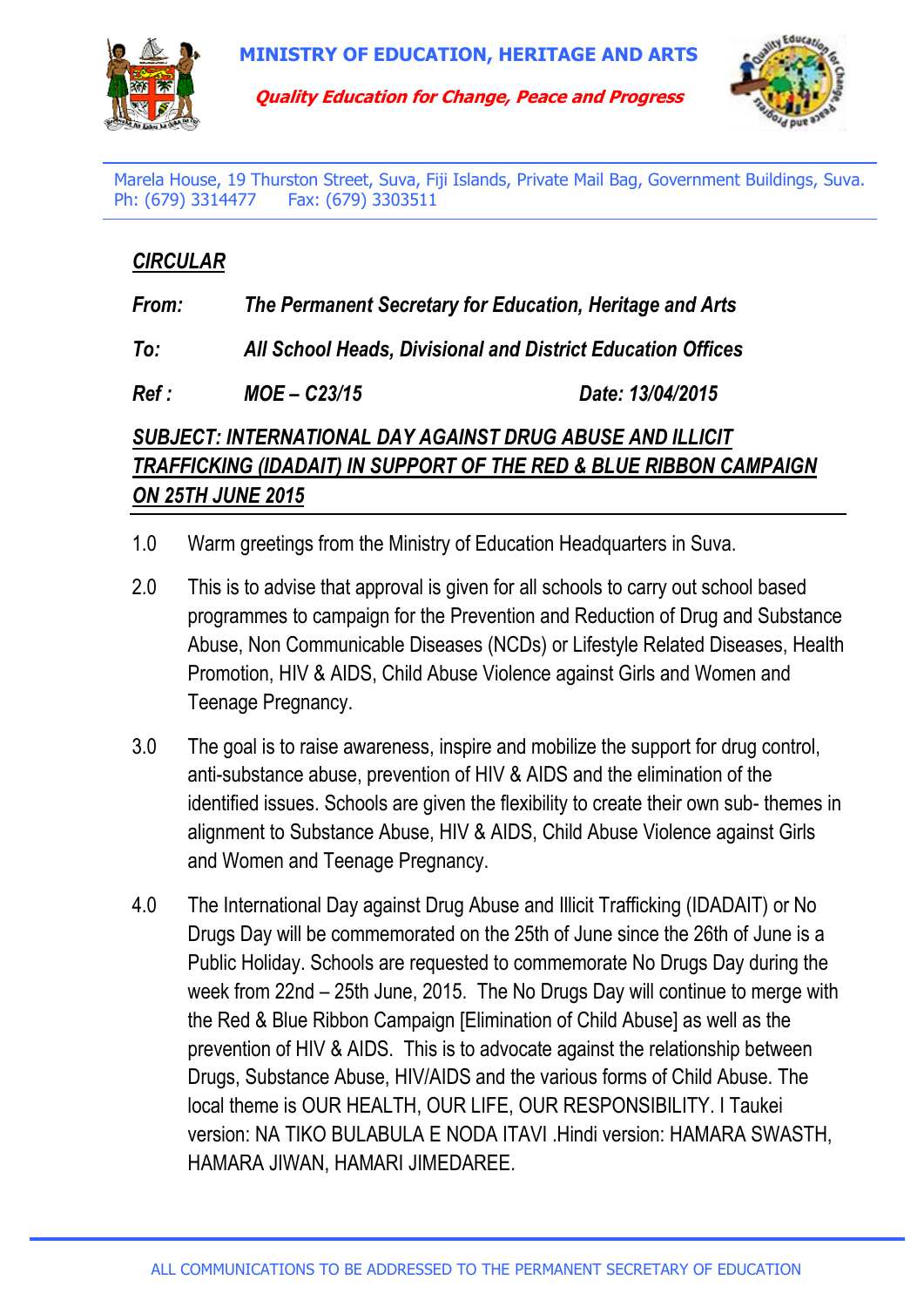- 5.0 The above theme will be in use from 2015 to 2017, to re-emphasize the seriousness of these issues amongst our children as well as to save cost and resources.
- 6.0 An IDADAIT Package will be sent to all schools containing the following:
- 6.1 2015 IDADAIT Circular
- 6.2 2015 IDADAIT Supplement Booklet
- 6.3 2015 IDADAIT Suggested Activity Booklet
- 6.4 2015 IDADAIT Catalogue
- 6.5 2015 IDADAIT Evaluation Form
- 6.6 2014 IDADAIT Report
- 7.0 It is requested that the Family Life Education Teachers, NSAAC Teacher Volunteers and the NSAAC Trainers for Drugs, Substance Abuse and HIV/AIDS are to spearhead this campaign in their respective schools. This is an integral part of their commitment to the National Substance Abuse Advisory Council Training of Trainers which they had attended.
- 8.0 It is also requested and encouraged that all School Employees and Students wear BLUE and RED on the 25th June to support the No Drugs Day and the Red & Blue Ribbon Campaign.
- 9.0 School Heads are reminded to send in their Evaluation Form by 31st of July, 2015.
- 10.0 For further queries please contact **CEO NSAAC** either via email on **misaele.driubalavu@govnet.gov.fj** or by phone: on **3394144 / 3394180 / 7734180.**

Daloga

Mrs. Kelera Taloga

……………………..

*Acting Permanent Secretary for Education, Heritage and Arts*